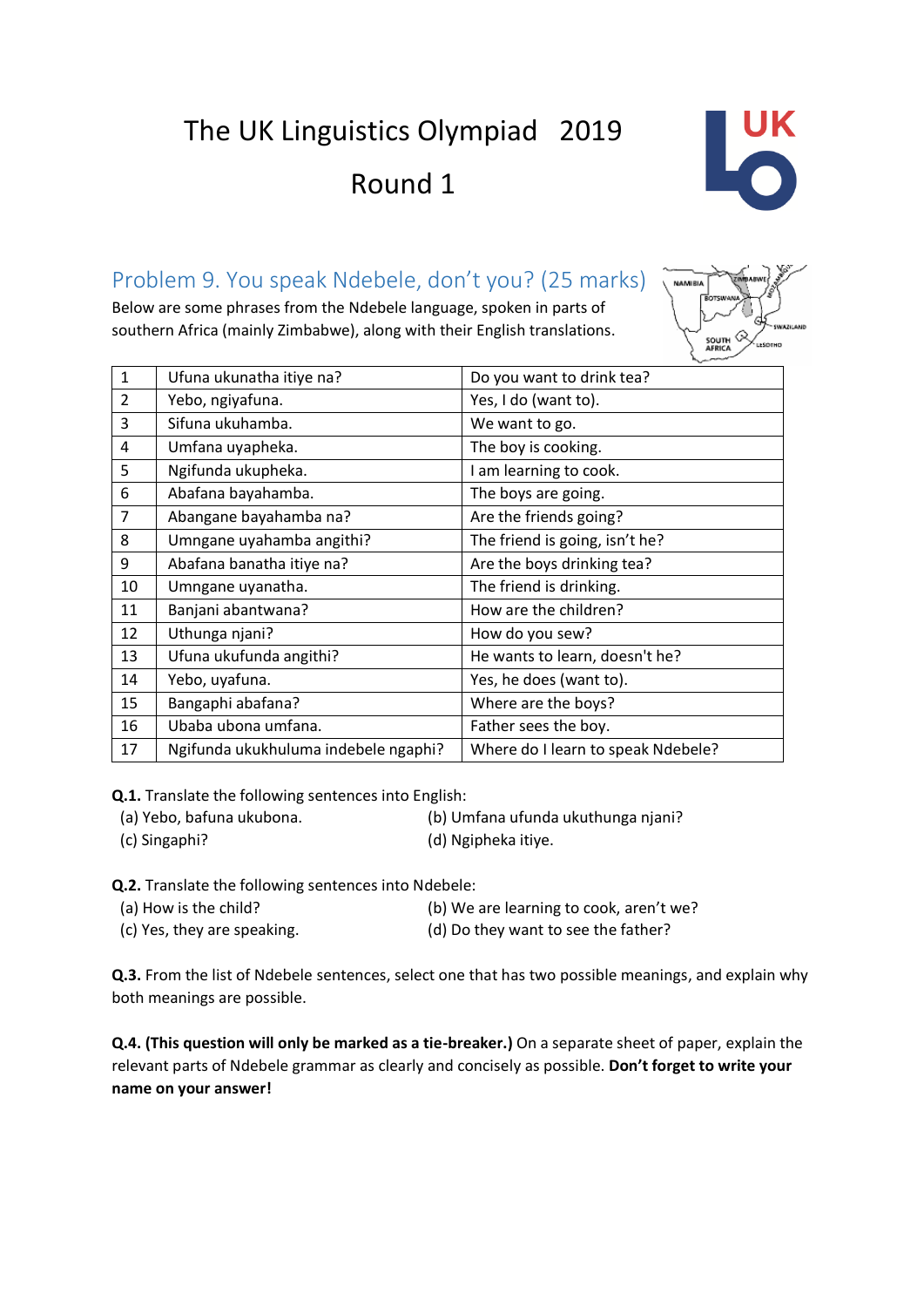## The UK Linguistics Olympiad 2019 Round 1



#### Solution and marking.

Scoring (max 17)

- Q.1: 2 points per correct English sentence, 1 with one error. (max 8)
- Q.2: 2 per correct sentence, 1 with one error. (max 8)
	- o Wrong word order is an error.
- Q.3: This is a bad question, so just 1 for a reasonable attempt. (max 1)
	- o Accept either the sentence's number or the whole sentence.
	- o Insist on an explanation, not just a sentence.
	- o Accept any explanation for ambiguity, including:
		- Uncertainty about person: u- can mean either 'you' or 'he/she' (or second or third person).
		- Uncertainty about aspect: any present verb can translate as either present simple or present progressive.

| Q.1     | a) Yes, they want to see.                         | b) How does the boy learn to sew? (accept How is the boy<br>learning to sew?) |  |
|---------|---------------------------------------------------|-------------------------------------------------------------------------------|--|
|         | c) Where are we?                                  | d) I am cooking (the) tea. (accept I cook (the) tea.)                         |  |
| Q.2.    | a) Unjani umntwana?                               | b) Sifunda ukupheka angithi?                                                  |  |
|         | c) Yebo, bayakhuluma.                             | d) Bafuna ukubona ubaba na?                                                   |  |
| $Q.3$ . | Any sentence + an explanation as explained above. |                                                                               |  |